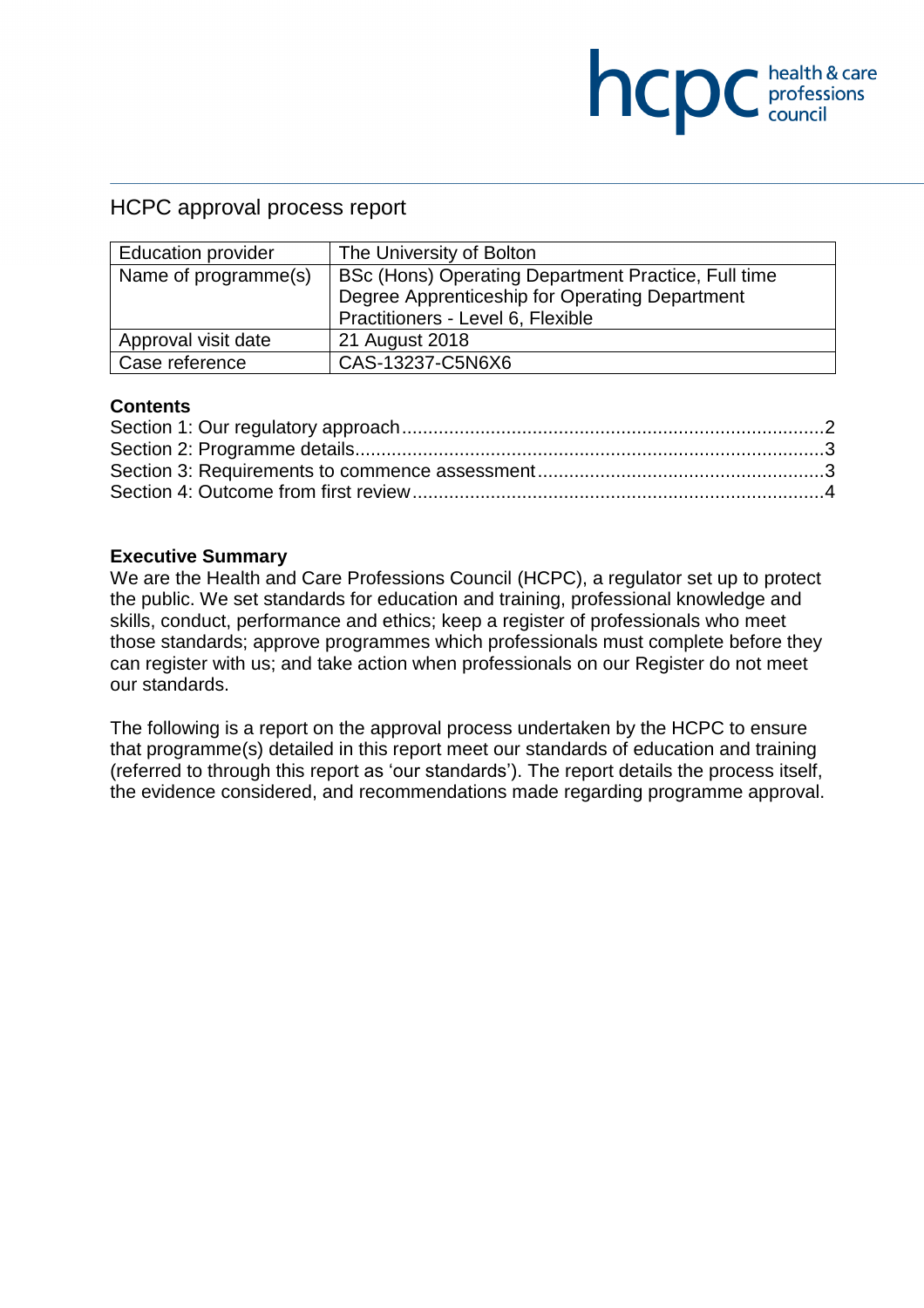# Section 1: Our regulatory approach

### **Our standards**

We approve programmes that meet our education standards, which ensure individuals that complete the programmes meet proficiency standards. The proficiency standards set out what a registrant should know, understand and be able to do when they complete their education and training. The education standards are outcome focused, enabling education providers to deliver programmes in different ways, as long as individuals who complete the programme meet the relevant proficiency standards.

Programmes are normally approved on an open-ended basis, subject to satisfactory engagement with our monitoring processes. Programmes we have approved are listed on our website.

#### **How we make our decisions**

We make independent evidence based decisions about programme approval. For all assessments, we ensure that we have profession specific input in our decision making. In order to do this, we appoint partner visitors to undertake assessment of evidence presented through our processes. The visitors make recommendations to the Education and Training Committee (ETC). Education providers have the right of reply to the recommendation of the visitors, inclusive of conditions and recommendations. If an education provider wishes to, they can supply 'observations' as part of the process.

The ETC make decisions about the approval and ongoing approval of programmes. In order to do this, they consider recommendations detailed in process reports, and any observations from education providers (if submitted). The Committee meets in public on a regular basis and their decisions are available to view on our website.

#### **HCPC panel**

We always appoint at least one partner visitor from the profession (inclusive of modality and / or entitlement, where applicable) with which the assessment is concerned. We also ensure that visitors are supported in their assessment by a member of the HCPC executive team. Details of the HCPC panel for this assessment are as follows:

| Joanne Thomas            | Operating department practitioner     |  |
|--------------------------|---------------------------------------|--|
| <b>Christine Stogdon</b> | Social worker (Approved mental health |  |
|                          | professional)                         |  |
| Diane Whitlock           | Lay                                   |  |
| <b>Niall Gooch</b>       | <b>HCPC</b> executive                 |  |
| John Archibald           | HCPC executive (observer)             |  |
| <b>Rabie Sultan</b>      | HCPC executive (observer)             |  |

#### **Other groups involved in the approval visit**

There were other groups in attendance at the approval visit as follows. Although we engage in collaborative scrutiny of programmes, we come to our decisions independently.

| Andy Graham  | Independent chair<br>(supplied by the education<br>provider) | University of Bolton |
|--------------|--------------------------------------------------------------|----------------------|
| Marina Kirby | Secretary (supplied by the<br>education provider)            | University of Bolton |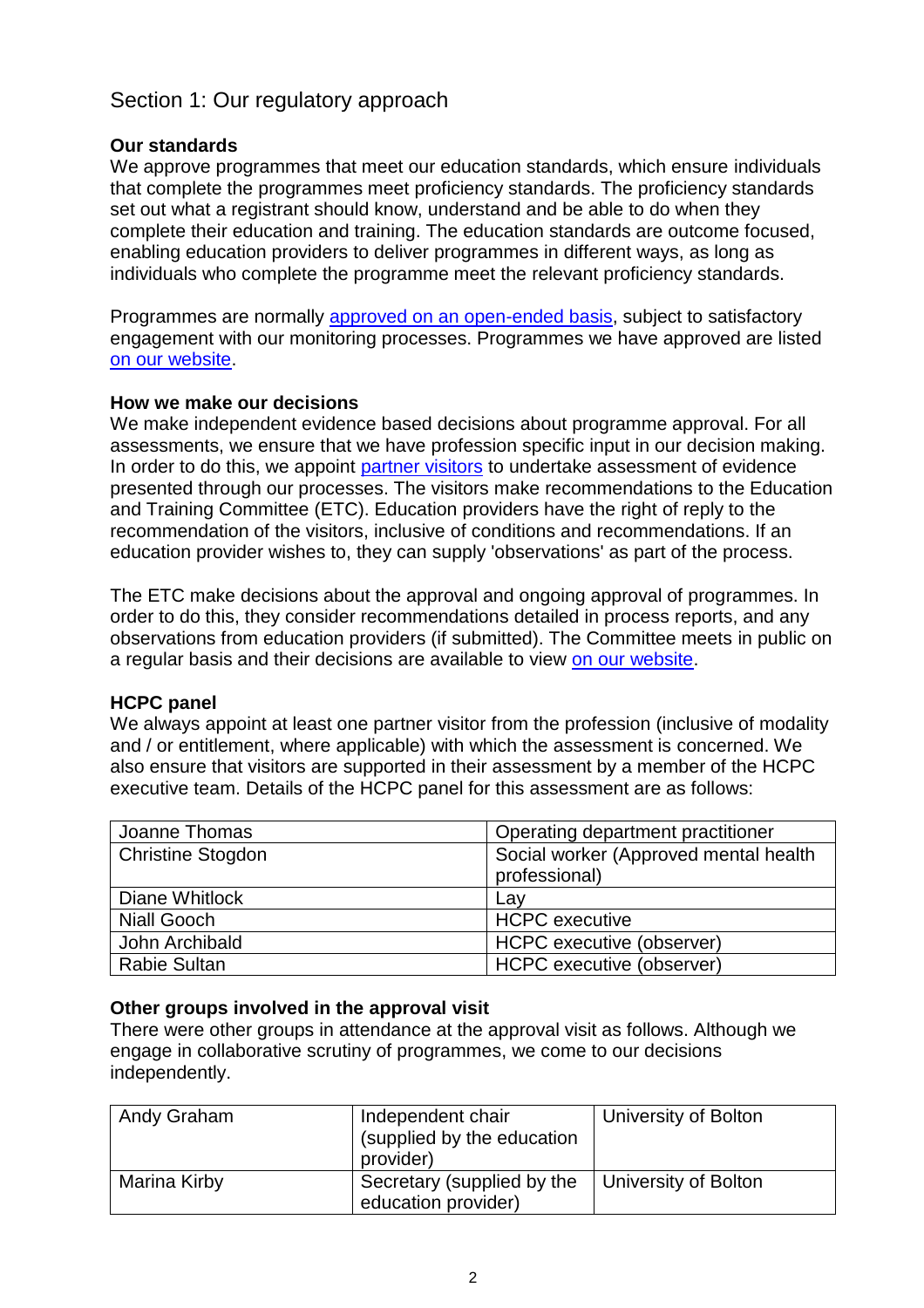| <b>Christine Hall</b> | Internal panel member | University of Bolton                    |
|-----------------------|-----------------------|-----------------------------------------|
| Stephen Wordsworth    | Internal panel member | <b>University College</b><br>Birmingham |

| Programme name        | <b>BSc (Hons) Operating Department Practice</b> |
|-----------------------|-------------------------------------------------|
| Mode of study         | FT (Full time)                                  |
| Profession            | Operating department practitioner               |
| Proposed first intake | 01 November 2018                                |
| Maximum learner       | Up to 20 (across both routes)                   |
| cohort                |                                                 |
| Intakes per year      | ົ                                               |
| Assessment reference  | APP01936                                        |

### Section 2: Programme details

We undertook this assessment of a new programme proposed by the education provider via the approval process. This involves consideration of documentary evidence and an onsite approval visit, to consider whether the programme meet our standards for the first time.

| Programme name        | Degree Apprenticeship for Operating Department |  |
|-----------------------|------------------------------------------------|--|
|                       | Practitioners - Level 6                        |  |
| Mode of study         | FLX (Flexible)                                 |  |
| Profession            | Operating department practitioner              |  |
| Proposed first intake | 01 November 2018                               |  |
| Maximum learner       | Up to 20 (across both routes)                  |  |
| cohort                |                                                |  |
| Intakes per year      | າ                                              |  |
| Assessment reference  | APP01939                                       |  |

We undertook this assessment of a new programme proposed by the education provider via the approval process. This involves consideration of documentary evidence and an onsite approval visit, to consider whether the programme meet our standards for the first time.

### Section 3: Requirements to commence assessment

In order for us to progress with approval and monitoring assessments, we require certain evidence and information from education providers. The following is a list of evidence that we asked for through this process, and whether that evidence was provided. Education providers are also given the opportunity to include any further supporting evidence as part of their submission. Without a sufficient level of evidence, we need to consider whether we can proceed with the assessment. In this case, we decided that we were able to undertake our assessment with the evidence provided.

| <b>Required documentation</b> | <b>Submitted</b> |
|-------------------------------|------------------|
| Programme specification       | Yes              |
| Module descriptor(s)          | Yes              |
| Handbook for learners         | Yes              |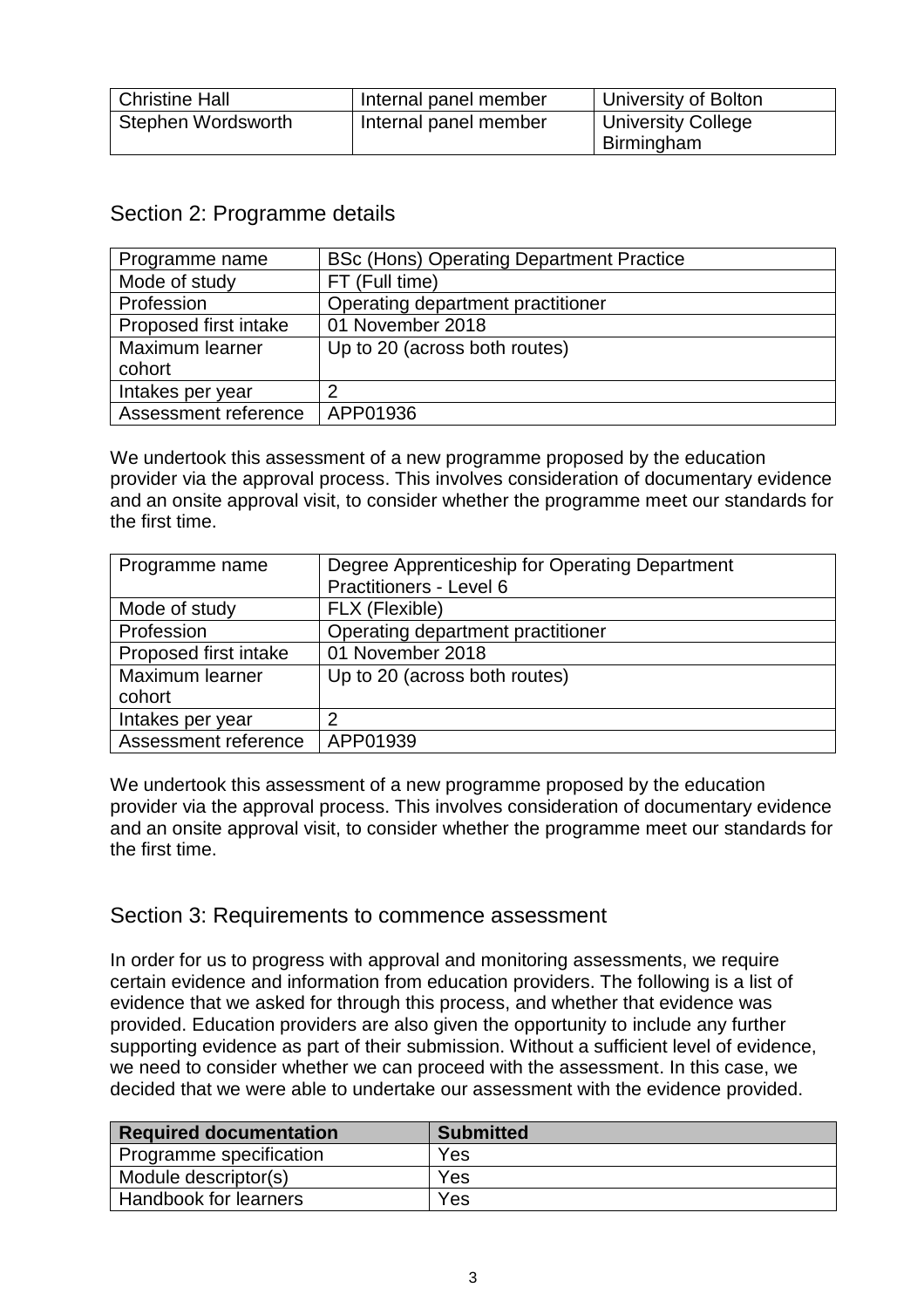| Handbook for practice based         | Yes                 |
|-------------------------------------|---------------------|
| learning                            |                     |
| Completed education standards       | Yes                 |
| mapping document                    |                     |
| Completed proficiency standards     | Yes                 |
| mapping document                    |                     |
| Curriculum vitae for relevant staff | Yes                 |
| External examiners' reports for the | <b>Not Required</b> |
| last two years, if applicable       |                     |

We also expect to meet the following groups at approval visits:

| <b>Group</b>                       | <b>Met</b> | <b>Comments</b>                                                               |
|------------------------------------|------------|-------------------------------------------------------------------------------|
| Learners                           | <b>No</b>  | Learners were scheduled to<br>attend but they did not come to<br>the meeting. |
| Senior staff                       | Yes        |                                                                               |
| Practice education providers       | Yes        |                                                                               |
| Service users and carers (and / or | Yes        |                                                                               |
| their representatives)             |            |                                                                               |
| Programme team                     | Yes        |                                                                               |
| <b>Facilities and resources</b>    | Yes        |                                                                               |

## Section 4: Outcome from first review

### **Recommendation of the visitors**

In considering the evidence provided by the education provider as part of the initial submission and at the approval visit, the visitors' recommend that there was insufficient evidence to demonstrate that our standards are met at this time, but that the programme(s) should be approved subject to the conditions noted below being met.

### **Conditions**

Conditions are requirements that must be met before programmes can be approved. We set conditions when there is insufficient evidence that standards are met. The visitors were satisfied that a number of the standards are met at this stage. However, the visitors were not satisfied that there is evidence that demonstrates that the following standards are met, for the reasons detailed below.

We expect education providers to review the issues identified in this report, decide on any changes that they wish to make to programmes, and then provide any further evidence to demonstrate how they meet the conditions. We set a deadline for responding to the conditions of 24 October 2018.

#### **2.1 The admissions process must give both the applicant and the education provider the information they require to make an informed choice about whether to take up or make an offer of a place on a programme.**

**Condition:** The education provider must clarify in information provided to applicants the costs associated with the programme, and the planned start date for the programme.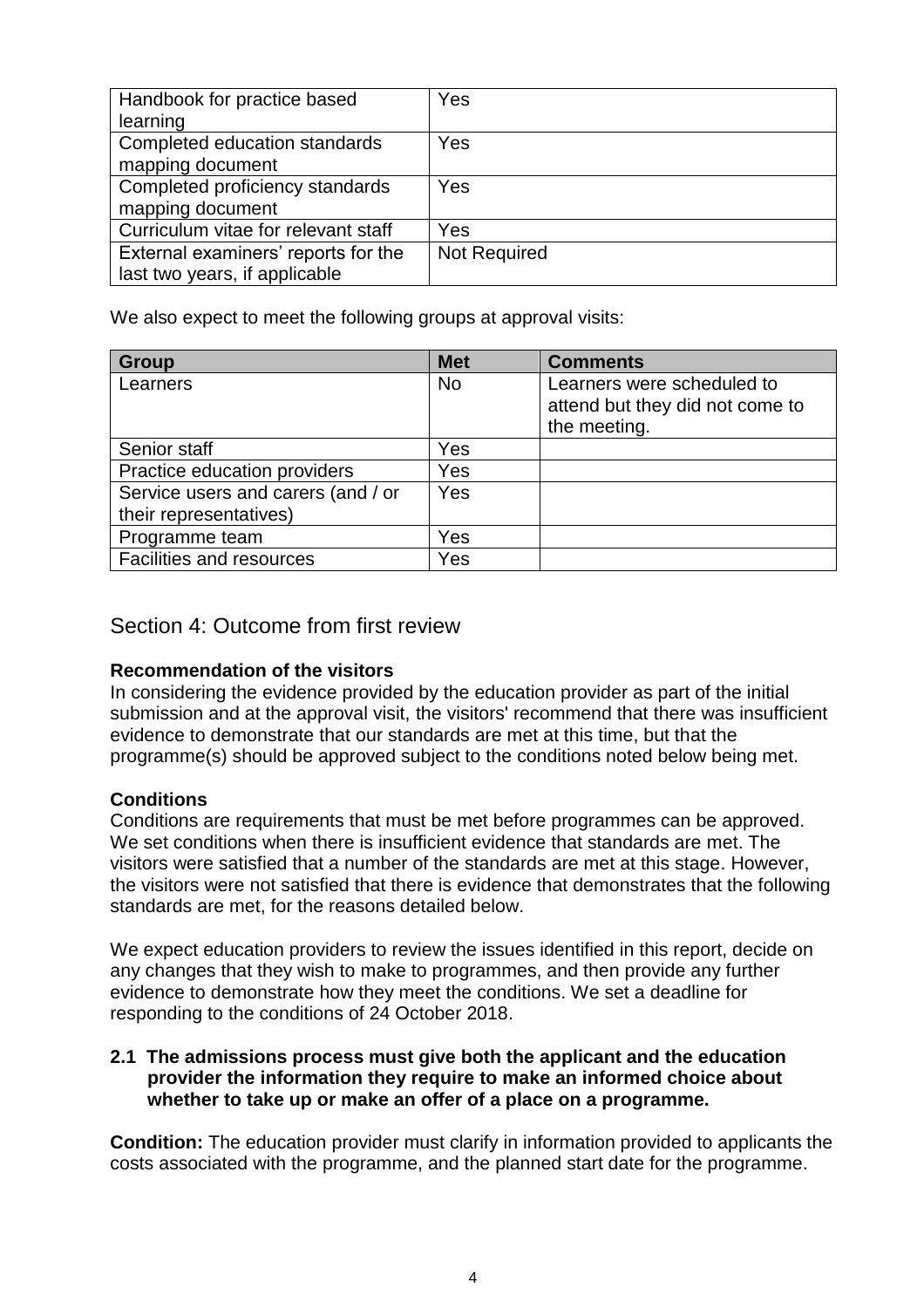**Reason:** The visitors reviewed the documentation provided for this standard, including information to be included on the admissions web pages for the programmes. They could not see in this documentation where prospective applicants could find clear information about the likely additional costs that learners may incur, for example around practice-based learning. They were not clear where the education provider would inform applicants with pre-existing health conditions whether they were incur any extra costs, for example in having to obtain a fitness certificate from a doctor, for which they might be charged. They also noted that the documentation informed applicants that the programme had a September start date, when in fact it will start in November. The visitors considered that there was a risk that applicants would not have the information they required to make an informed choice about whether to take up an offer of a place. They therefore require the education provider to demonstrate how they will ensure that all applicants have access to appropriate information to enable an informed choice.

#### **3.3 The education provider must ensure that the person holding overall professional responsibility for the programme is appropriately qualified and experienced and, unless other arrangements are appropriate, on the relevant part of the Register.**

**Condition:** The education provider must demonstrate that they will have a person with overall professional responsibility in place within an appropriate timeframe, and that there exists an appropriate job description and person specification for the role.

**Reason:** The visitors were not clear from the programme documentation that there was a person in place who had overall professional responsibility for the programmes, or that there was a clear procedure for appointing such a person. In discussions at the visit the senior team informed the visitors that an appointment would be made soon but they were unable to state definitively who this would be. The visitors were not able to see a job description and person description specifically tailored to these particular programmes. The documents they were shown relating to this were generic documents and did not lay out particular requirements relating to operating department practice provision. The visitors were unable to make judgment as to whether the person holding overall professional responsibility for the programmes would be appropriately qualified and experienced, and so require the education provider to submit more evidence.

#### **3.10 Subject areas must be delivered by educators with relevant specialist knowledge and expertise.**

**Condition:** The education provider must demonstrate how they will ensure that the parts of the programmes specifically relating to operating department practice will be effectively delivered in the absence of programme staff with a background in operating department practice.

**Reason:** From their review of staff CVs and from discussions with the senior team and programme team at the visit, the visitors were aware that only one member of the programme team was a registered operating department practitioner (ODP). Other staff on the programme team had a nursing background. They considered that this might raise difficulties with how effectively the programme could be delivered, as non-ODP staff may not have the necessary knowledge and expertise to deliver some parts. From discussions on the visit, the visitors considered that the education provider did not have a process in place to ensure that educators are suitable and well-equipped, for example a plan for developing the ODP knowledge base of non-ODP teaching staff. Additionally,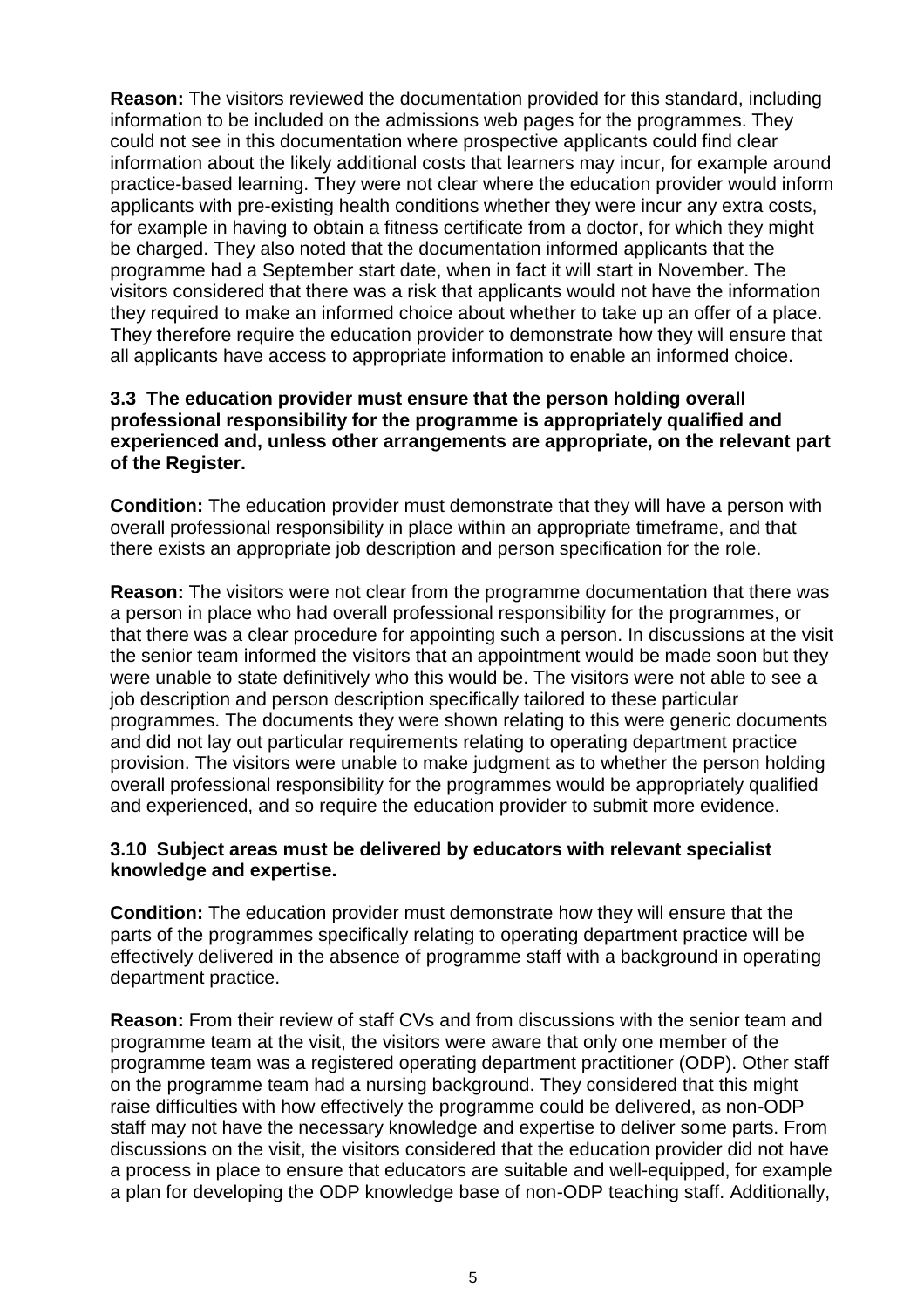the visitors were not provided with a clear breakdown of which staff would be teaching which parts of the programme, meaning that they were unable to make a judgment about how well all parts of the curriculum were appropriately covered. They therefore require the education provider to submit further evidence showing how they will ensure that all subject areas are delivered by staff with relevant specialist knowledge and expertise.

#### **3.12 The resources to support learning in all settings must be effective and appropriate to the delivery of the programme, and must be accessible to all learners and educators.**

**Condition:** The education provider must provide further evidence clarifying what information will be contained in the final version of the placement handbook.

**Reason:** The visitors reviewed the practice-based learning handbook submitted as part of the visit documentation. They noted that there was important information for learners missing from this handbook, including clear timelines of practice-based learning and information which would help learners understand the place of practice-based learning within the programmes. At the visit it was confirmed by the programme team that the handbook seen by the visitors was a draft version and that the content had not yet been finalised. The visitors considered that as a practice-based learning handbook was an important resource to support learning, the lack of clarity about its contents meant that this standard was not met. They therefore require the education provider to submit further evidence showing what information will be provided in the practice-based learning handbook and how this information effectively supports learning in these settings for educators and learners.

#### **3.18 The education provider must ensure learners, educators and others are aware that only successful completion of an approved programme leads to eligibility for admission to the Register.**

**Condition:** The education provider must ensure that the programme handbook clearly informs learners that successful completion of an approved programme leads to eligibility to apply for admission to the Register.

**Reason:** The visitors noted that on page 6 of the programme handbook learners were told that if they successfully completed the programme they would be "eligible for admission to the Register". They considered that this might be misleading for learners, as completion of HCPC-approved programmes confers eligibility to apply for admission, rather than granting an automatic right to be admitted. They therefore require the education provider to amend any information provided to learners so that this distinction is clear.

#### **4.1 The learning outcomes must ensure that learners meet the standards of proficiency for the relevant part of the Register.**

**Condition:** The education provider must demonstrate how they will ensure that the learning outcomes on the programme ensure that learners are enabled to meet standards of proficiency for operating department practitioners 4.1 and 14.5.

**Reason:** The visitors reviewed the evidence submitted for this standard, including a document which mapped learning outcomes to the standards of proficiency for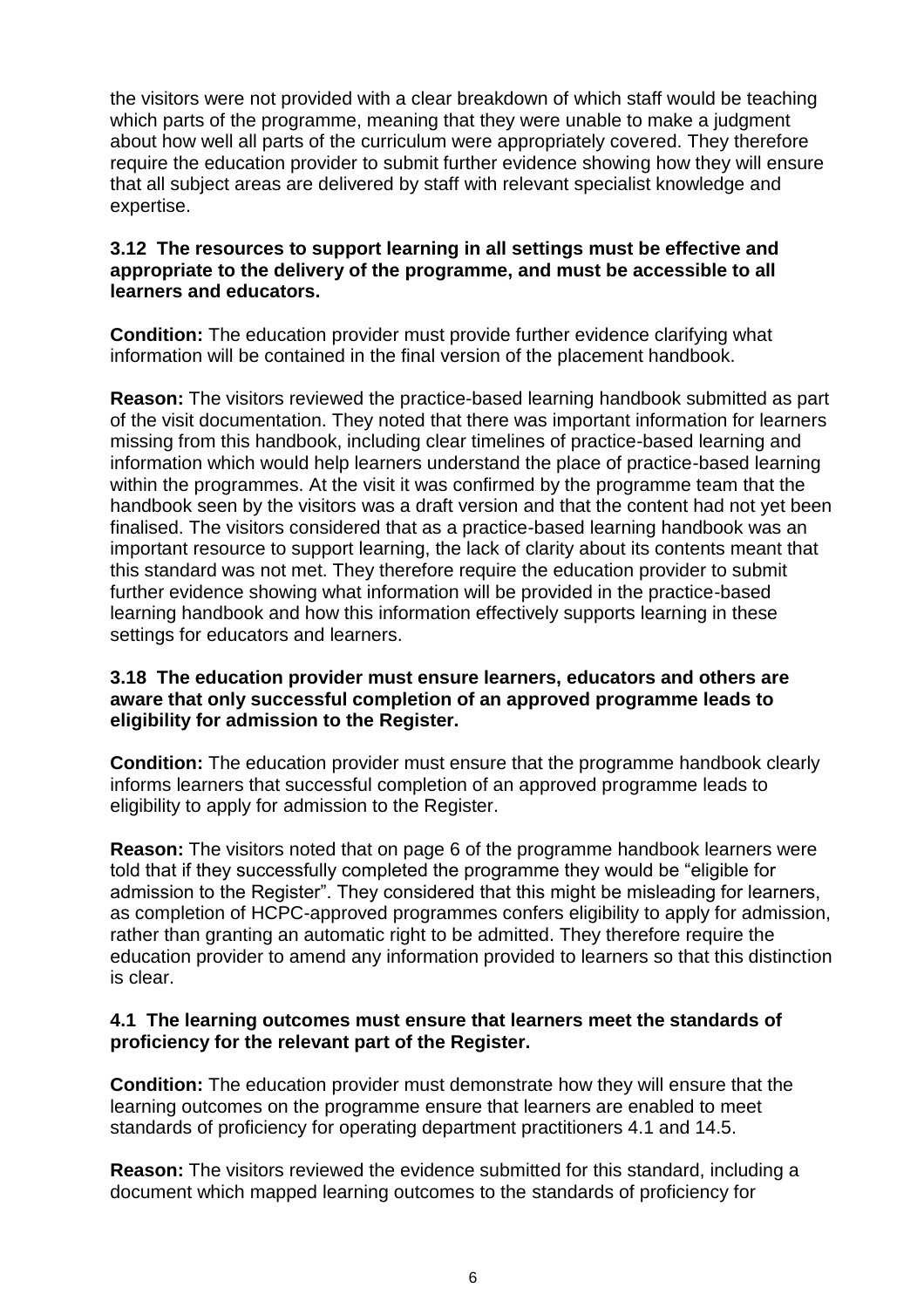operating department practitioners (ODPs). From the programme documentation they were aware that there was not a module dedicated to anaesthesia on the programme. This is not in itself a problem from an HCPC perspective, as the HCPC does not have specific standards around module content or focus. However, as good knowledge of anaesthesia is an important component of safe and effective practice for ODPs, the visitors considered that in the absence of such a module the topic should be covered in depth elsewhere in the programme modules, and they could not see from the documentation whether this was the case. The programme team informed the visitors that anaesthesia was covered in depth across several programme modules, but it was not clear to the visitors from the documentation where this learning took place. They considered that there was not enough detail around how module learning outcomes address the following SOPs, which state that ODPs must:

- 4.1 be able to assess a professional situation, determine the nature and severity of the problem and call upon the required knowledge and experience to deal with the problem
- 14.5 be able to undertake appropriate anaesthetic, surgical and postanaesthesia care interventions, including managing the service user's airway, respiration and circulation

They require the education provider to submit further evidence demonstrating how the learning outcomes will ensure that learners meet the standards of proficiency noted above.

### **4.10 The programme must include effective processes for obtaining appropriate consent from service users and learners.**

**Condition:** The education provider must demonstrate how they will ensure that learners in practice-based learning will be enabled to collect appropriate consent from service users.

**Reason:** The visitors reviewed the evidence provided for this standard, which included university-level policies on service user consent. They were not able to see an example of a consent form or a guide for learners to how consent should be obtained. They also discussed this issue with the programme team. From their document review and from these discussions, it was not clear to them how the education provider would ensure that learners obtain appropriate consent from service users while in practice-based learning. They were unable to clarify the issue with existing learners from related programmes as no learners were able to attend the scheduled learners meeting. The issue was raised with service users. It was not clear from the responses given by service users that learners on the operating department practice programmes would be enabled to gather appropriate consent. The visitors therefore require the education provider to demonstrate how they will prepare and enable learners to obtain appropriate consent from service users, including consent gained in practice-based learning environments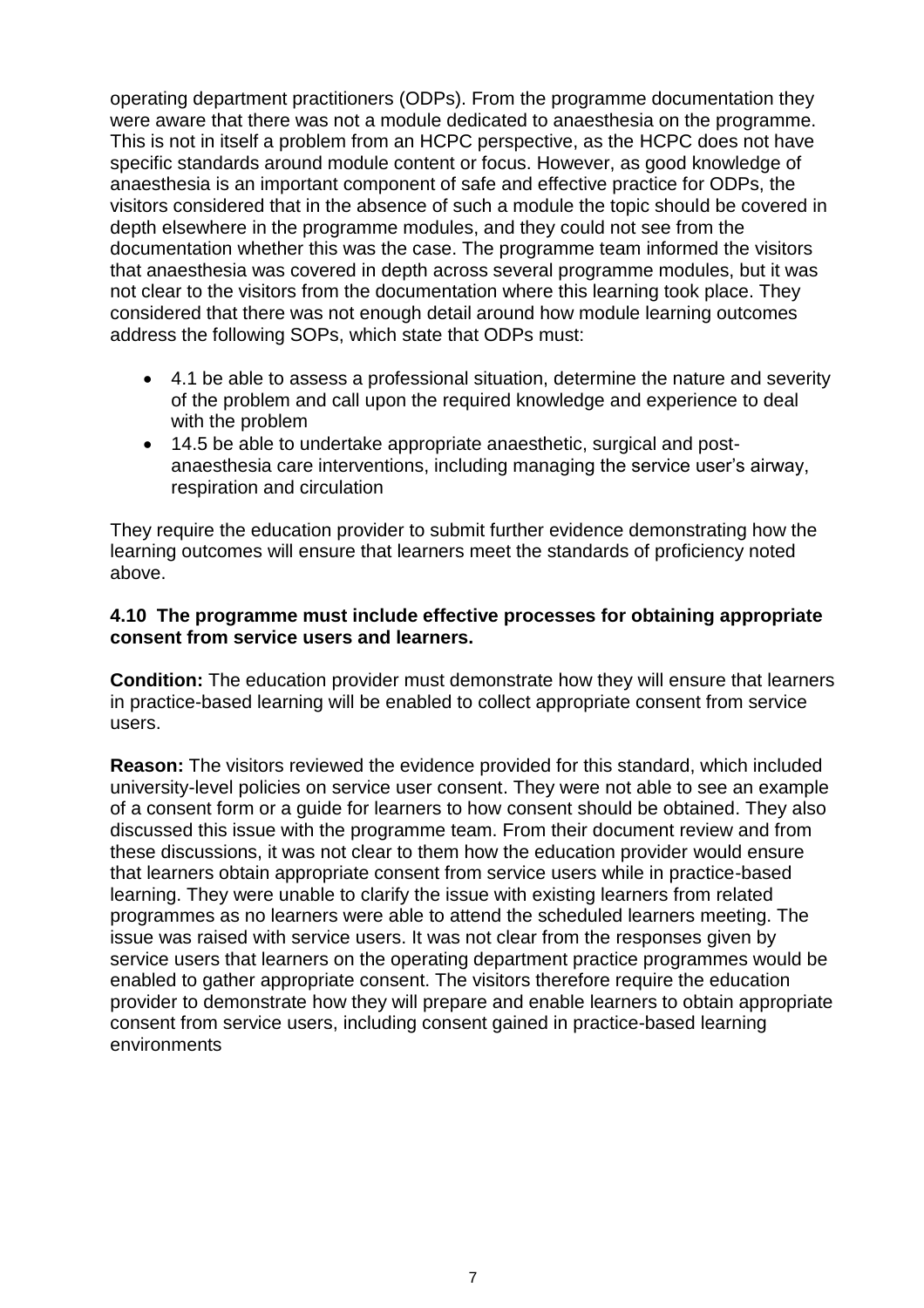#### **6.1 The assessment strategy and design must ensure that those who successfully complete the programme meet the standards of proficiency for the relevant part of the Register.**

**Condition:** The education provider must demonstrate how they will ensure that the assessment strategy and design on the programme ensure that learners are enabled to meet standards of proficiency for operating department practitioners 4.1 and 14.5.

**Reason:** The visitors reviewed the evidence submitted for this standard, including a list of assessment methods which would be used on the programme. From the programme documentation they were aware that there was not a module dedicated to anaesthesia on the programme, and so it was not clear to them how knowledge of anaesthesia would be assessed. As noted in the reasoning for the condition under SET 4.1 above, the absence of an anaesthesia module is not in itself a problem from an HCPC perspective. However, as good knowledge of anaesthesia is an important component of safe and effective practice for ODPs, the visitors considered that in the absence of such a module it should be clear how assessment of anaesthetic knowledge and expertise would be carried out. The programme team informed the visitors that anaesthesia was covered in depth across several programme modules, but it was not clear to the visitors from the documentation where the assessment of this learning took place. In particular, they considered that there was not enough detail around the assessment of the following SOPs, which state that ODPs must:

- 4.1 be able to assess a professional situation, determine the nature and severity of the problem and call upon the required knowledge and experience to deal with the problem
- 14.5 be able to undertake appropriate anaesthetic, surgical and post-anaesthesia care interventions, including managing the service user's airway, respiration and circulation

They require the education provider to submit further evidence demonstrating how the assessment strategy and design on the programme will ensure that learners meet the standards of proficiency noted above.

### **6.4 Assessment policies must clearly specify requirements for progression and achievement within the programme.**

**Condition:** The education provider must demonstrate how learners are enabled to understand the requirements for progression and achievement within the programme.

**Reason:** The visitors reviewed the evidence provided for this standard, including university-level assessment policies, information about types of assessment and assessment timelines. They were also able to discuss assessment with the programme team. From their review and from these discussions, it was not clear to the visitors how the learners would be enabled to understand the assessment pathway through the two different programmes. They could not see in the evidence a guide for learners about what they needed to pass, and when, to progress through the programme. The programme team were not able to explain to the visitors how they would ensure that all learners understood this. The visitors therefore require the education provider to demonstrate how they will specify requirements for progression and achievement for all learners across both programme routes (full-time and degree apprenticeship).